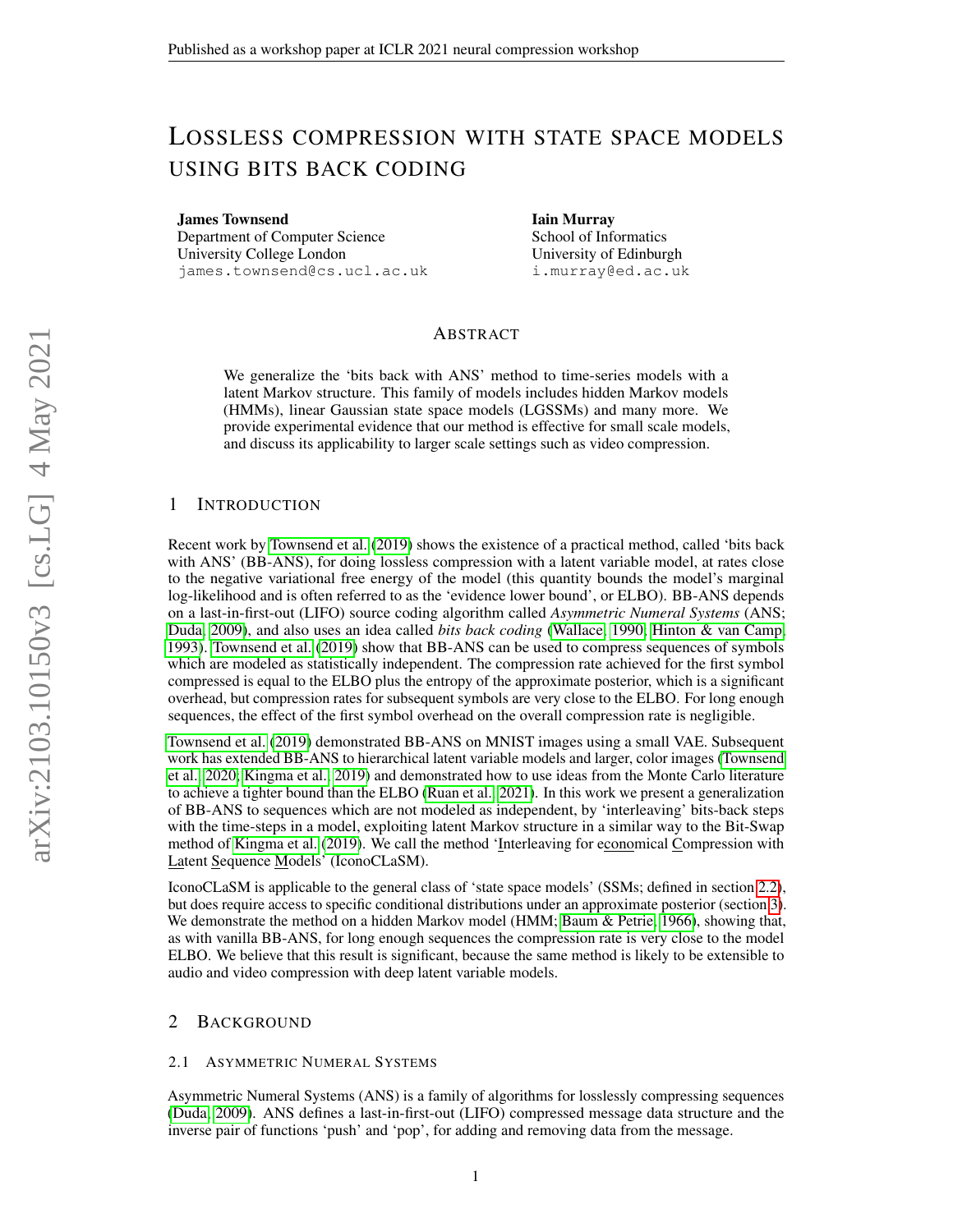To encode a sequence  $x_1, \ldots, x_T$ , with distribution P, ANS encoding starts with a very short base message  $m_{\text{init}}$ , and then encodes the elements one-at-a-time, starting with  $x_T$  and working *backwards*:

$$
m_T = \text{push}_{P(x_T | x_1, \dots, x_{T-1})}(m_{\text{init}}, x_T)
$$
\n
$$
(1)
$$

$$
m_{T-1} = \text{push}_{P(x_{T-1} \mid x_1, \dots, x_{T-2})}(m_T, x_{T-1})
$$
\n<sup>(2)</sup>

$$
\vdots
$$
  

$$
m_1 = \text{push}_{P(x_1)}(m_2, x_1).
$$
 (3)

The compressed message  $m_1$  can then be communicated and data decoded forwards using the inverse sequence of pop operations. Each push depends on the cumulative distribution function (CDF) and its inverse for the conditional distribution  $P(x_t | x_1, \ldots, x_{t-1})$ .

It can be shown that the length, in bits, of the message after each push operation is bounded above

$$
l(m_t) < h(x_t, \dots, x_T \, | \, x_1, \dots, x_{t-1}) + t\epsilon + C,\tag{4}
$$

where  $h(x) := 1/\log_2 P(x)$  is the 'information content', and C and  $\epsilon$  are implementationdependent constants. Since  $C$  does not depend on  $t$ , the per-symbol compression rate tends towards  $h(x_t | x_1, \ldots, x_{t-1}) + \epsilon$  as T increases. In a typical ANS implementation,  $C = 64$  and  $\epsilon \approx 2.2 \times 10^{-5}$ ; [Townsend](#page-4-8) [\(2020\)](#page-4-8) provides more detail. Thus, for long enough sequences, ANS encodes close to the information content, and it is not possible to do better on average for data sampled from  $P$  [\(Shannon, 1948\)](#page-4-9).

After pushing some data, it is then possible to pop using a *different* distribution. Doing so produces a sample from the distribution used for popping, and shortens the message length by the information content of that sample. Using such intermediate decoding steps within an encoding process is the key idea behind bits back coding, which is significantly more flexible than basic ANS.

Hereafter we elide m and use the shorthand notation of [Townsend et al.](#page-4-4) [\(2020\)](#page-4-4):  $x \to P(x)$  for pushing the symbol x according to the distribution P, and  $x \leftarrow P(x)$  for the inverse pop operation.

#### <span id="page-1-0"></span>2.2 LATENT VARIABLE MODELS AND STATE SPACE MODELS

For the purposes of this work, we define a latent variable model to be a model with a mass function which can be expressed as a sum or integral over a 'latent' variable  $z$ :

$$
P(x | \theta) = \int P(x | z, \theta) P(z | \theta) dz,
$$
\n(5)

where  $\theta$  denotes the parameters of the model. The marginal distribution  $P(x | \theta)$  needn't be tractable: our model is defined by the 'prior'  $P(z | \theta)$  and 'likelihood'  $P(x | z, \theta)$ . The parameters  $\theta$  can be learned by optimizing the 'evidence lower bound' (ELBO):

$$
L(x; \theta, \phi) = \mathbb{E}_{Q(z \mid x, \phi)} \log \frac{P(x, z \mid \theta)}{Q(z \mid x, \phi)},
$$
\n(6)

where Q is a variational distribution, referred to as the 'approximate posterior', and  $\phi$  are the 'variational parameters'. The ELBO is usually optimized jointly with respect to  $\theta$  and  $\phi$  using stochastic gradient ascent [\(Kingma & Welling, 2014;](#page-4-10) [Rezende et al., 2014\)](#page-4-11). Coding with BB-ANS (section [2.3\)](#page-2-1), requires access to conditional CDFs and inverse CDFs under the prior, likelihood and approximate posterior, as described in section [2.1.](#page-0-0) From now on we assume access to a *trained* model (i.e., with  $\theta$  and  $\phi$  fixed).

State space models (SSMs) are latent variable models where an observed sequence  $x_1, \ldots, x_T$  is modeled using a latent sequence  $z_1, \ldots, z_T$  and the joint mass function admits the factorization

$$
P(x_1, \ldots, x_T, z_1, \ldots, z_T) = P(z_1) \prod_{t=2}^T P(z_t \, | \, z_{t-1}) \prod_{t=1}^T P(x_t \, | \, z_t). \tag{7}
$$

In general, both the observations and the latents may be either continuous or discrete, but for lossless compression we require discrete observations. SSMs have been applied to speech modeling, computational neuroscience and many other areas [\(Kalman, 1960;](#page-4-12) [Rabiner, 1989;](#page-4-13) [Paninski et al.,](#page-4-14) [2010\)](#page-4-14), and using deep, nonlinear SSMs for video modeling is an active area of research [\(Johnson](#page-4-15) [et al., 2016;](#page-4-15) [Saxena et al., 2021\)](#page-4-16).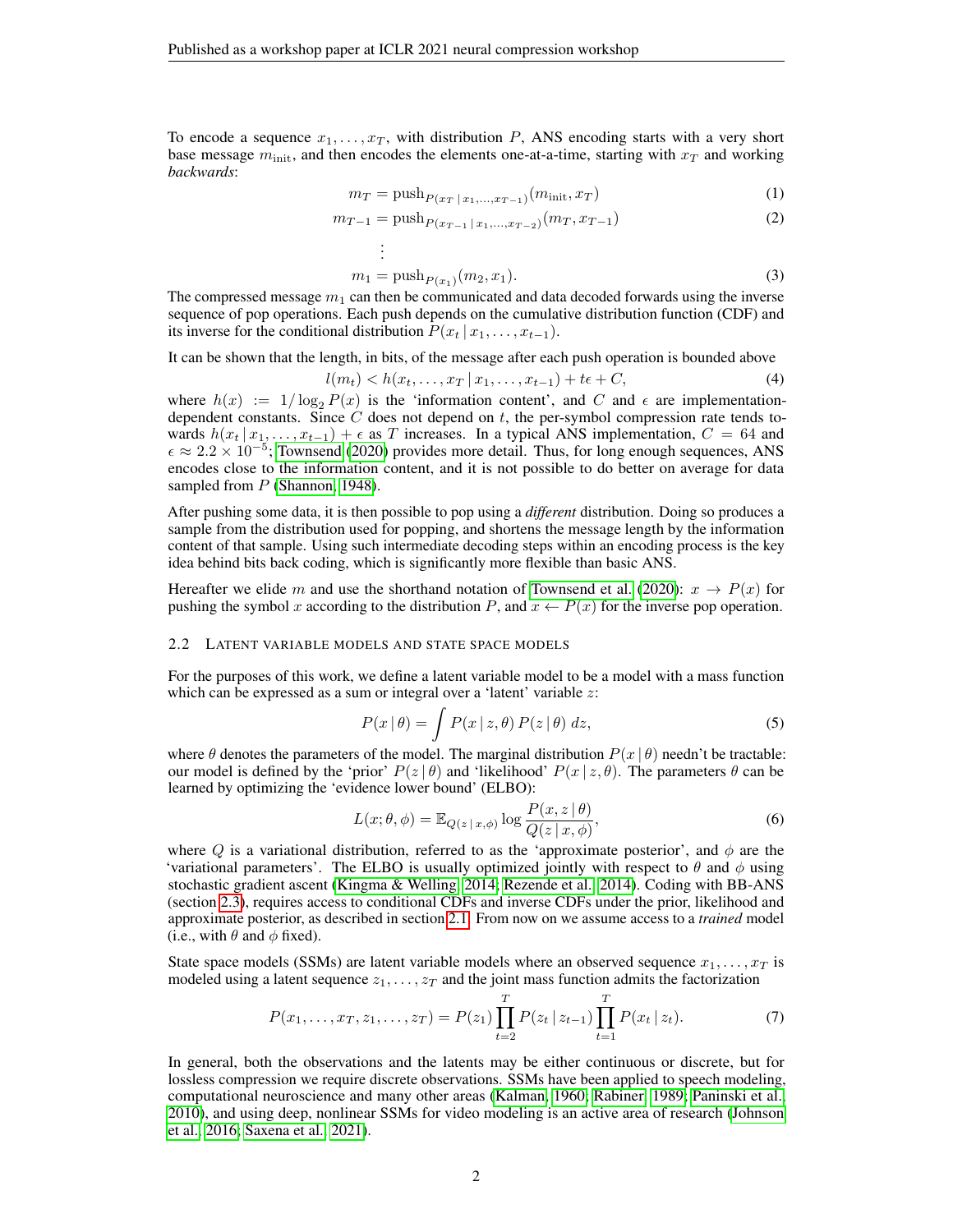#### <span id="page-2-1"></span>2.3 BITS BACK WITH ANS

To compress a symbol  $x$  using ANS with a latent variable model, a naive thing to do would be to choose z and send it along with the data:

$$
x \to P(x \mid z) \tag{8}
$$

$$
z \to P(z). \tag{9}
$$

These operations increase message length by  $\log 1/P(x, z)$ , so the optimal choice of z is one which minimizes that quantity. That increase is longer than the ideal length  $\log 1/P(x)$ , because of a redundancy:  $z$  has effectively been sent twice: once the receiver has decoded  $x$ , they can compute  $z$ by running the same minimization routine that the sender used.

The idea of bits-back coding [\(Wallace, 1990;](#page-4-2) [Hinton & van Camp, 1993\)](#page-4-3) is to recover information communicated in the choice of  $z$ , in a way that cancels out the redundancy. BB-ANS [\(Townsend](#page-4-0) [et al., 2019\)](#page-4-0) is a practical realization of this idea that codes at an average rate equal to the negative ELBO. The BB-ANS sender *decodes* z according to Q. That is, they sample a plausible latent value z from the approximate posterior Q, using the information in the message to make the random choice.

The BB-ANS encoding and decoding processes are as follows:

| <b>BB-ANS encoding process</b>     | <b>BB-ANS</b> decoding process |
|------------------------------------|--------------------------------|
| $1 \quad z \leftarrow Q(z \mid x)$ | $1 \quad z \leftarrow P(z)$    |
| 2 $x \rightarrow P(x z)$           | 2 $x \leftarrow P(x z)$        |
| $3 \t z \rightarrow P(z)$          | $3 \quad z \rightarrow Q(z x)$ |

When the first symbol x is encoded, the message m is empty, so the posterior sample z is generated at random, rather than decoded. This leads to an 'initial bits' overhead of  $\log 1/Q(z | x)$  for the first symbol. Once a sufficient buffer has been built up in  $m$ ,  $z$  can be decoded and the compression rate of subsequent steps will be close to the negative ELBO. If Q is equal to the exact posterior  $P(z | x)$ , then the ELBO bound is tight and BB-ANS is close to optimal [\(Townsend et al., 2019\)](#page-4-0).

## <span id="page-2-0"></span>3 CODING WITH STATE SPACE MODELS USING ICONOCLASM

In order to use an SSM for lossless compression, we could directly apply BB-ANS. However, the first step of encoding in BB-ANS is to decode an entire latent, and in the case of an SSM that means sampling the sequence  $z_1, \ldots, z_T$ ; leading to an initial bits overhead which scales with T, making this an impractical method. We could break the sequence into independent chunks, but this would also harm the compression rate. The central contribution of this work is a method for 'interleaving' bits back steps with the SSM timesteps, allowing optimal compression with  $O(1)$  initial bits overhead. The encoding and decoding processes are shown below.

IconoCLaSM requires the following factorization of the approximate posterior:

$$
Q(z_1, \ldots, z_T | x_1, \ldots, x_T) = Q(z_T | x_1, \ldots, x_T) \prod_{t=1}^{T-1} Q(z_t | x_1, \ldots, x_t, z_{t+1}),
$$
 (10)

and that the factors on the right hand side can be coded with ANS (i.e., their CDFs and inverse CDFs are available). In HMMs and linear Gaussian SSMs those factors can be computed exactly using message passing. In deep latent variable models they may be computed using an RNN, as in [Saxena](#page-4-16) [et al.](#page-4-16) [\(2021\)](#page-4-16), or by message passing, as in [Johnson et al.](#page-4-15) [\(2016\)](#page-4-15).

#### IconoCLaSM encoding process

## 1  $z_T \leftarrow Q(z_T | x_1, \ldots, x_T)$ 2 for  $t$  in  $T, \ldots, 2$ : 3  $x_t \rightarrow P(x_t | z_t)$ 4  $z_{t-1}$  ←  $Q(z_{t-1} | x_1, \ldots, x_{t-1}, z_t)$ 5  $z_t \to P(z_t | z_{t-1})$ 6  $x_1 \to P(x_1 | z_1)$  $7 \quad z_1 \rightarrow P(z_1)$

#### IconoCLaSM decoding process

 $z_1 \leftarrow P(z_1)$  $x_1 \leftarrow P(x_1 | z_1)$ 3 for  $t$  in  $2, ..., T$ :  $z_t \leftarrow P(z_t | z_{t-1})$  $z_{t-1} \rightarrow Q(z_{t-1} | x_1, \ldots, x_{t-1}, z_t)$  $x_t \leftarrow P(x_t | z_t)$  $z_T \to Q(z_T | x_1, \ldots, x_T)$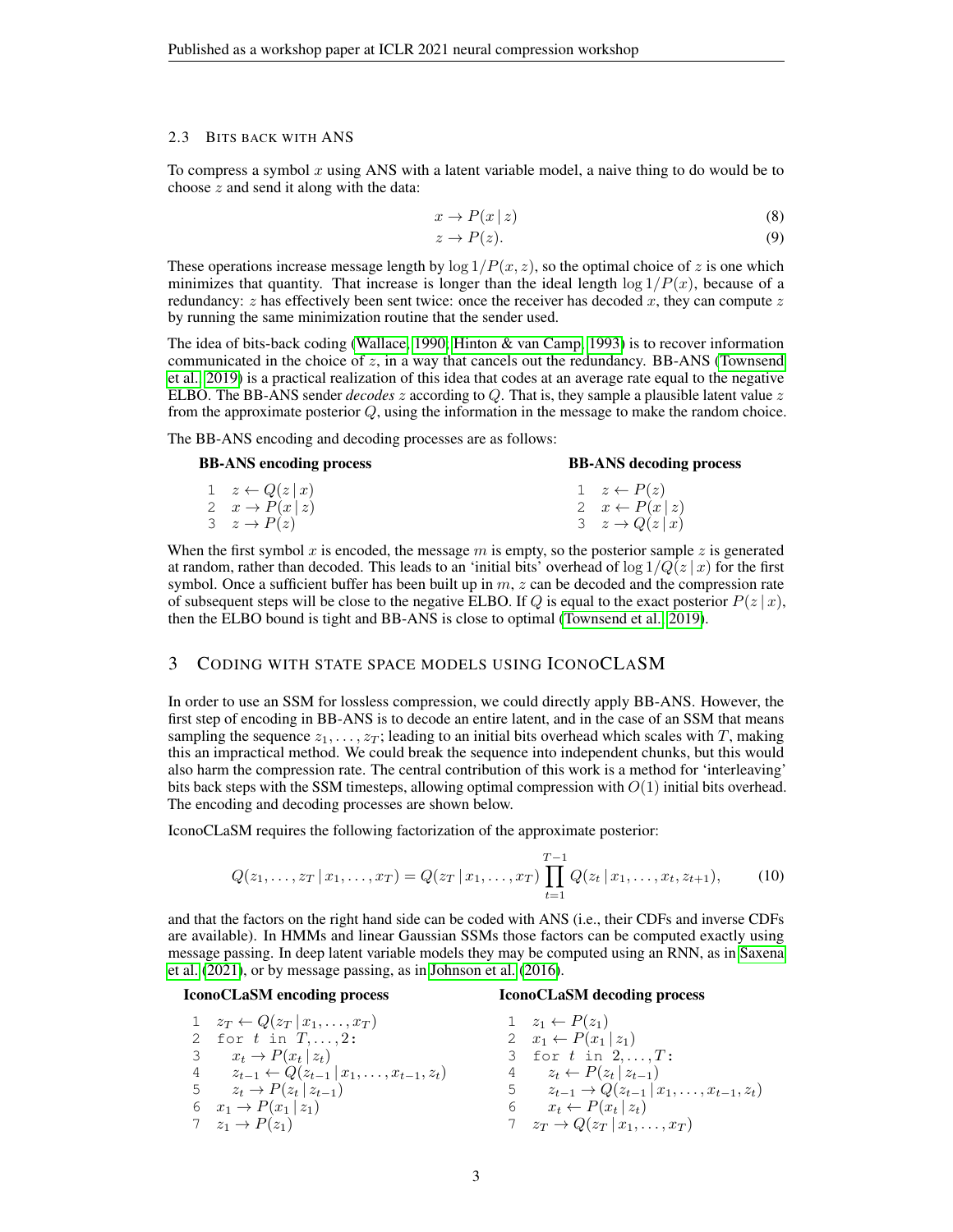

<span id="page-3-0"></span>Figure 1: Plots showing that the ratio of the actual compressed message length,  $l(m)$ , to the information content  $h(x)$ , tends to 1 as the sequence length T increases. Left hand plot is compressing data sampled from the model; right hand plot is compressing English text with a model trained using the EM algorithm.

## 4 EXPERIMENTS

We conducted proof of concept experiments to demonstrate IconoCLaSM on a small hidden Markov model; that is, an SSM with discrete latents and observations. Since, in an HMM, the conditionals  $P(x_t | x_1, \ldots, x_{t-1})$  *can* be tractably computed using message passing, it is possible to use vanilla ANS with this model. As a result, IconoCLaSM is not the most efficient way to code with an HMM. However, an HMM is a reasonable first demonstration of IconoCLaSM, since the HMM has the correct generative structure, the required posterior conditionals are available, and we can easily compare to the exact information content.

Figure [1](#page-3-0) shows the convergence of the compression rate to the optimum,  $h(x)$ , as the sequence length  $T$  increases, for two different setups. For the first experiment, shown in the left hand plot, we compressed an exact sample from an HMM with randomly generated parameters. Then, to demonstrate that IconoCLaSM doesn't depend on the model being perfectly fit to the data, for the second plot we compressed a section of War and Peace, using an HMM trained on an earlier section of the same text. The effect of the initial bits overhead is significant for short messages, but diminishes gracefully as sequence length increases.

The HMMs used for both experiments had 64 hidden states. The HMM for the first experiment had 64 observation states and all parameters sampled from a Dirichlet distribution with concentration parameters  $\alpha_i = 1$ . The HMM for the second experiment had 101 observation states (corresponding to the characters that appeared in the text) and parameters trained using the EM algorithm for 100 iterations. Code to reproduce these experiments is available at  $q$ ithub.com/j-towns/ [ssm-code](https://github.com/j-towns/ssm-code).

## 5 DISCUSSION

We have demonstrated the existence of a simple, practical scheme for doing lossless compression with state space models, assuming the availability of certain conditionals under a (possibly approximate) posterior. It was demonstrated by [Kingma et al.](#page-4-5) [\(2019\)](#page-4-5) and [Townsend et al.](#page-4-4) [\(2020\)](#page-4-4) that the basic BB-ANS method can be scaled up to large, color images. We speculate that it may be possible to scale up IconoCLaSM in a similar way, and use it for lossless compression of video, where deep latent variable models have been shown to be effective [\(Saxena et al., 2021;](#page-4-16) [Johnson et al., 2016\)](#page-4-15). Two particularly interesting open questions are

- 1. Can IconoCLaSM be generalized to hierarchical models, and if so what constraints are there on the hierarchical model and posterior?
- 2. Can IconoCLaSM be combined with Monte Carlo methods such as sequential Monte Carlo in order to improve on the ELBO, in the style of [Ruan et al.](#page-4-6) [\(2021\)](#page-4-6)?

We leave investigation of these questions to future work.